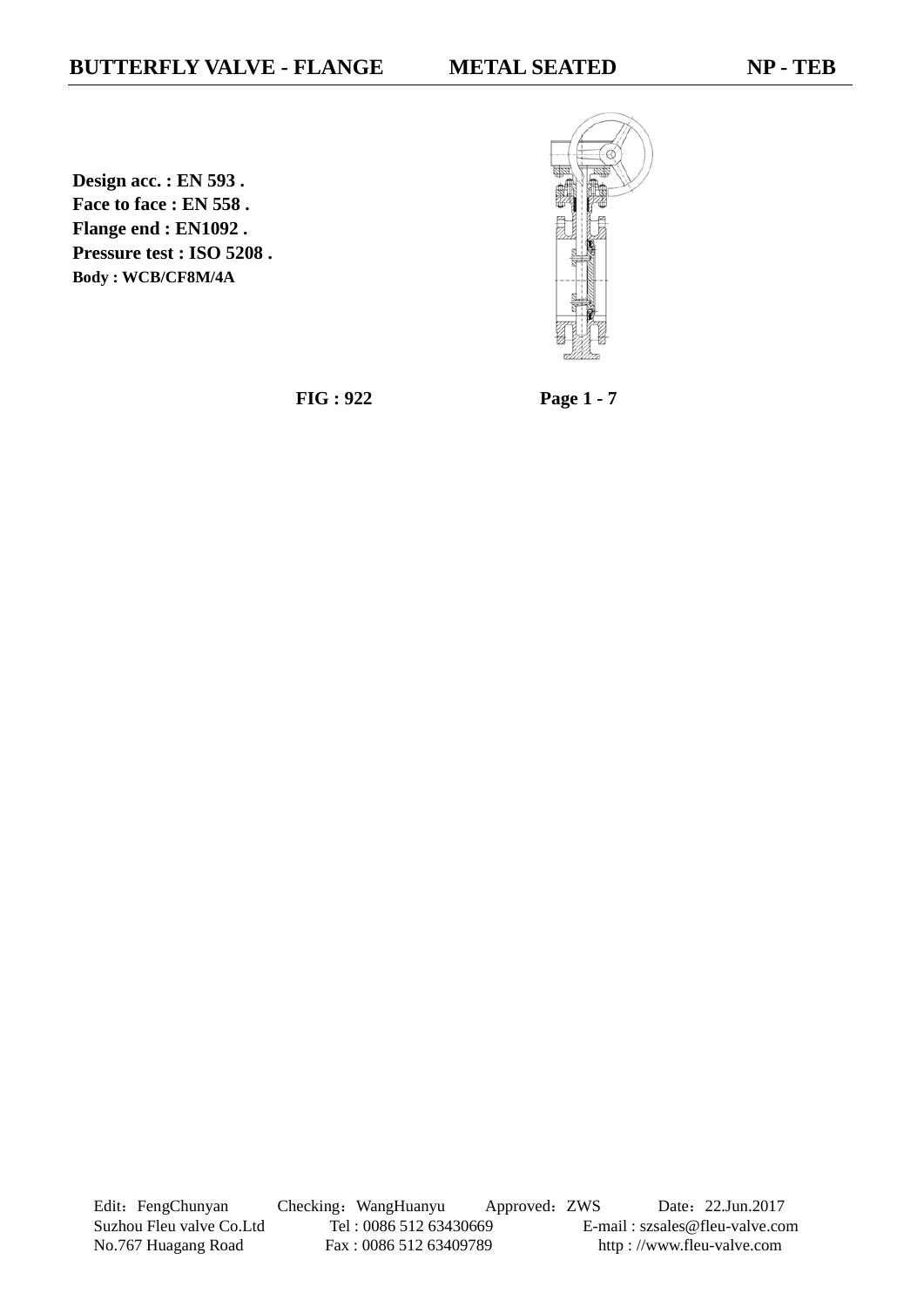



| FIG.    | <b>Pressure</b> | <b>Material</b> | Range            |
|---------|-----------------|-----------------|------------------|
| 132.922 | <b>PN10</b>     | WCB             | <b>DN50-DN80</b> |
| 133.922 | <b>PN16</b>     | WCB             | <b>DN50-DN80</b> |
| 134.922 | <b>PN25</b>     | WCB             | <b>DN50-DN80</b> |
| 135.922 | PN40            | <b>WCB</b>      | <b>DN50-DN80</b> |
| 152.922 | <b>PN10</b>     | CF8M            | <b>DN50-DN80</b> |
| 153.922 | <b>PN16</b>     | CF8M            | <b>DN50-DN80</b> |
| 154.922 | <b>PN25</b>     | CF8M            | <b>DN50-DN80</b> |
| 155.922 | PN40            | CF8M            | <b>DN50-DN80</b> |
| 162.922 | <b>PN10</b>     | 4A              | <b>DN50-DN80</b> |
| 163.922 | <b>PN16</b>     | 4A              | <b>DN50-DN80</b> |
| 164.922 | <b>PN25</b>     | 4A              | <b>DN50-DN80</b> |
| 165.922 | PN40            | 4A              | <b>DN50-DN80</b> |



**Design acc. : EN 593 . Face to face : EN 558 . Flange end : EN 1092 . Pressure test : ISO 5208 .**

### Material list

| NO.                     | Part                       | <b>Material</b>          |                          |                          |  |  |  |  |  |
|-------------------------|----------------------------|--------------------------|--------------------------|--------------------------|--|--|--|--|--|
|                         |                            | FIG. 132/133/134/135.922 | FIG. 152/153/154/155.922 | FIG. 162/163/164/165.922 |  |  |  |  |  |
| 1                       | Body                       | ASTM A216 WCB+Cr13       | ASTM A351 CF8M           | ASTM A890 4A             |  |  |  |  |  |
| 2                       | Multi-layer sealing ring   | ASTM A182 F304+Graphite  | ASTM A182                | ASTM A182 F51+PTFE       |  |  |  |  |  |
| 3                       | Seat protection ring       | ASTM A105                | <b>ASTM A182 F316</b>    | <b>ASTM A182 F51</b>     |  |  |  |  |  |
| $\overline{\mathbf{4}}$ | Disc                       | <b>ASTM A216 WCB</b>     | ASTM A351 CF8M           | ASTM A8904A              |  |  |  |  |  |
| 5                       | <b>Stem</b>                | <b>ASTM A276 420</b>     | <b>ASTM A182 F316</b>    | <b>ASTM A182 F51</b>     |  |  |  |  |  |
| 6                       | Dowel pin                  | <b>ASTM A276 420</b>     | <b>ASTM A182 F316</b>    | <b>ASTM A182 F51</b>     |  |  |  |  |  |
| 7                       | Protection ring hex socket | GB70 Gr. 8.8             | <b>ASTM F738M A2-70</b>  | <b>ASTM F738M A2-70</b>  |  |  |  |  |  |
| 8                       | Packing                    | Graphite                 | Graphite                 | Graphite                 |  |  |  |  |  |
| 9                       | Flange gland               | <b>ASTM A216 WCB</b>     | ASTM A351 CF8M           | ASTM A351 CF8            |  |  |  |  |  |
| 10                      | Bolt                       | ASTM A193 B7             | ASTM A193 B8             | ASTM A193 B8             |  |  |  |  |  |
| 11                      | Nut                        | ASTM A194 2H             | ASTM A1948               | <b>ASTM A1948</b>        |  |  |  |  |  |
| 12                      | Bolt                       | ASTM A193 B7             | ASTM A193 B8             | ASTM A193 B8             |  |  |  |  |  |
| 13                      | Nut                        | ASTM A194 2H             | ASTM A1948               | <b>ASTM A1948</b>        |  |  |  |  |  |
| 14                      | Yoke                       | <b>ASTM A216 WCB</b>     | <b>ASTM A216 WCB</b>     | <b>ASTM A216 WCB</b>     |  |  |  |  |  |
| 15                      | Worm gear                  | --------                 | --------                 | --------                 |  |  |  |  |  |

### Dimension list

| PN | DN | L   | $D_V$ | D   | D1  | D2  | $\mathcal{C}$ | f | $N-\Phi$ | H1  | H2  | D <sub>0</sub> |
|----|----|-----|-------|-----|-----|-----|---------------|---|----------|-----|-----|----------------|
|    | 50 | 108 | 60    | 165 | 125 | 102 | 18            | 2 | $4 - 18$ | 300 | 105 | 160            |
| 10 | 65 | 112 | 75    | 185 | 145 | 122 | 18            | 2 | $8 - 18$ | 310 | 120 | 160            |
|    | 80 | 114 | 90    | 200 | 160 | 138 | 20            | 2 | $8 - 18$ | 320 | 130 | 160            |
|    | 50 | 108 | 60    | 165 | 125 | 102 | 18            | 2 | $4 - 18$ | 310 | 110 | 160            |
| 16 | 65 | 112 | 75    | 185 | 145 | 122 | 18            | 2 | $8 - 18$ | 315 | 120 | 160            |
|    | 80 | 114 | 90    | 200 | 160 | 138 | 20            | 2 | $8 - 18$ | 335 | 130 | 160            |
|    | 50 | 108 | 60    | 165 | 125 | 102 | 20            | 2 | $4 - 18$ | 310 | 160 | 160            |
| 25 | 65 | 112 | 75    | 185 | 145 | 122 | 22            | 2 | $8 - 18$ | 320 | 180 | 160            |
|    | 80 | 114 | 90    | 200 | 160 | 138 | 24            | 2 | $8 - 18$ | 335 | 195 | 160            |
|    | 50 | 150 | 60    | 165 | 125 | 102 | 20            | 2 | $4 - 18$ | 375 | 115 | 160            |
| 40 | 65 | 170 | 75    | 185 | 145 | 122 | 22            | 2 | $8 - 18$ | 390 | 125 | 160            |
|    | 80 | 180 | 90    | 200 | 160 | 138 | 24            | 2 | $8 - 18$ | 405 | 135 | 230            |

Edit: FengChunyan Checking: WangHuanyu Approved: ZWS Date: 22.Jun.2017 Suzhou Fleu valve Co.Ltd Tel : 0086 512 63430669 E-mail : szsales@fleu-valve.com<br>No.767 Huagang Road Fax : 0086 512 63409789 http : //www.fleu-valve.com

http : //www.fleu-valve.com

 $-1 -$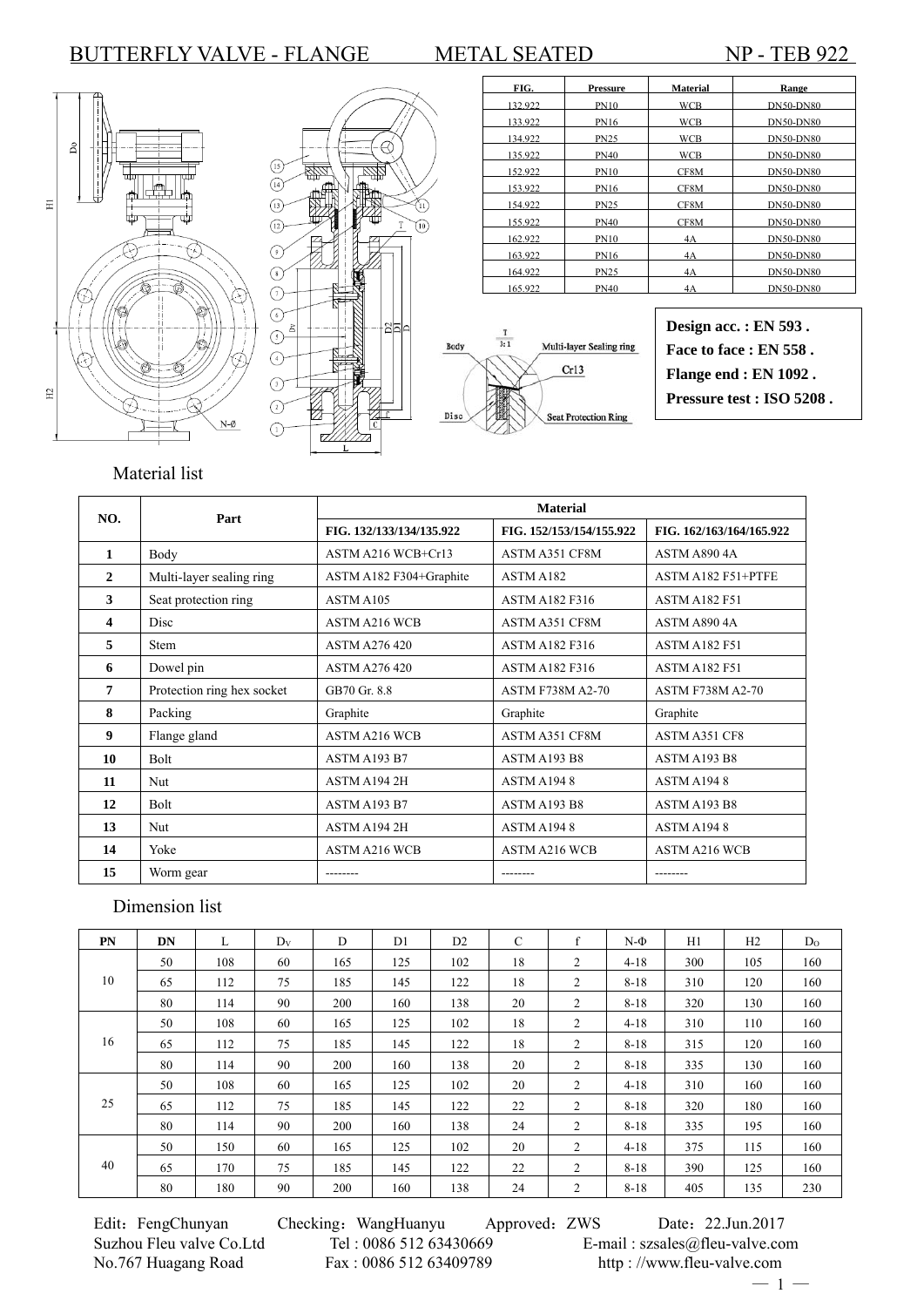

### Material list

| NO. | Part                       | <b>Material</b>          |                          |                          |  |  |  |  |  |
|-----|----------------------------|--------------------------|--------------------------|--------------------------|--|--|--|--|--|
|     |                            | FIG. 132/133/134/135.922 | FIG. 152/153/154/155.922 | FIG. 162/163/164/165.922 |  |  |  |  |  |
| 1   | Body                       | ASTM A216 WCB+Cr13       | <b>ASTM A351 CF8M</b>    | ASTM A8904A              |  |  |  |  |  |
| 2   | Multi-layer sealing ring   | ASTM A182 F304+Graphite  | ASTM A182                | ASTM A182 F51+PTFE       |  |  |  |  |  |
| 3   | Seat protection ring       | ASTM A105                | <b>ASTM A182 F316</b>    | <b>ASTM A182 F51</b>     |  |  |  |  |  |
| 4   | <b>Disc</b>                | <b>ASTM A216 WCB</b>     | <b>ASTM A351 CF8M</b>    | <b>ASTM A890 4A</b>      |  |  |  |  |  |
| 5   | <b>Stem</b>                | <b>ASTM A276 420</b>     | <b>ASTM A182 F316</b>    | <b>ASTM A182 F51</b>     |  |  |  |  |  |
| 6   | Dowel pin                  | <b>ASTM A276 420</b>     | <b>ASTM A182 F316</b>    | <b>ASTM A182 F51</b>     |  |  |  |  |  |
| 7   | Protection ring hex socket | GB70 Gr. 8.8             | <b>ASTM F738M A2-70</b>  | <b>ASTM F738M A2-70</b>  |  |  |  |  |  |
| 8   | Packing                    | Graphite                 | Graphite                 | Graphite                 |  |  |  |  |  |
| 9   | Flange gland               | <b>ASTM A216 WCB</b>     | ASTM A351 CF8M           | ASTM A351 CF8            |  |  |  |  |  |
| 10  | <b>Bolt</b>                | <b>ASTM A193 B7</b>      | <b>ASTM A193 B8</b>      | <b>ASTM A193 B8</b>      |  |  |  |  |  |
| 11  | <b>Nut</b>                 | ASTM A194 2H             | <b>ASTM A1948</b>        | <b>ASTM A1948</b>        |  |  |  |  |  |
| 12  | <b>Bolt</b>                | ASTM A193 B7             | ASTM A193 B8             | ASTM A193 B8             |  |  |  |  |  |
| 13  | <b>Nut</b>                 | ASTM A194 2H             | ASTM A1948               | ASTM A1948               |  |  |  |  |  |
| 14  | Yoke                       | <b>ASTM A216 WCB</b>     | <b>ASTM A216 WCB</b>     | <b>ASTM A216 WCB</b>     |  |  |  |  |  |
| 15  | Worm gear                  | ---------                | --------                 | --------                 |  |  |  |  |  |

### Dimension list

| <b>PN</b> | DN  |     | D   | D <sub>1</sub> | D <sub>2</sub> | C  | $\mathbf f$ | $N - \Phi$ | H1  | H2  | $D_{\rm O}$ |
|-----------|-----|-----|-----|----------------|----------------|----|-------------|------------|-----|-----|-------------|
|           | 100 | 127 | 220 | 180            | 158            | 20 | 2           | $8 - 18$   | 330 | 145 | 160         |
| 10        | 125 | 140 | 250 | 210            | 188            | 22 | 2           | $8 - 18$   | 445 | 165 | 230         |
|           | 150 | 140 | 285 | 240            | 212            | 22 | 2           | $8-22$     | 465 | 175 | 230         |
|           | 100 | 127 | 220 | 180            | 158            | 20 | 2           | $8 - 18$   | 340 | 150 | 160         |
| 16        | 125 | 140 | 250 | 210            | 188            | 22 | 2           | $8 - 18$   | 450 | 170 | 230         |
|           | 150 | 140 | 285 | 240            | 212            | 22 | 2           | $8-22$     | 470 | 185 | 230         |
|           | 100 | 127 | 235 | 190            | 162            | 24 | 2           | $8-22$     | 365 | 160 | 160         |
| 25        | 125 | 140 | 270 | 220            | 188            | 26 | 2           | $8-26$     | 460 | 180 | 230         |
|           | 150 | 140 | 300 | 250            | 218            | 28 | 2           | $8-26$     | 485 | 195 | 230         |
|           | 100 | 190 | 235 | 190            | 162            | 24 | 2           | $8-22$     | 375 | 170 | 230         |
| 40        | 125 | 200 | 270 | 220            | 188            | 26 | 2           | $8-26$     | 470 | 185 | 230         |

No.767 Huagang Road Fax : 0086 512 63409789 http : //www.fleu-valve.com

Edit: FengChunyan Checking: WangHuanyu Approved: ZWS Date: 22.Jun.2017 Suzhou Fleu valve Co.Ltd Tel : 0086 512 63430669 E-mail : szsales@fleu-valve.com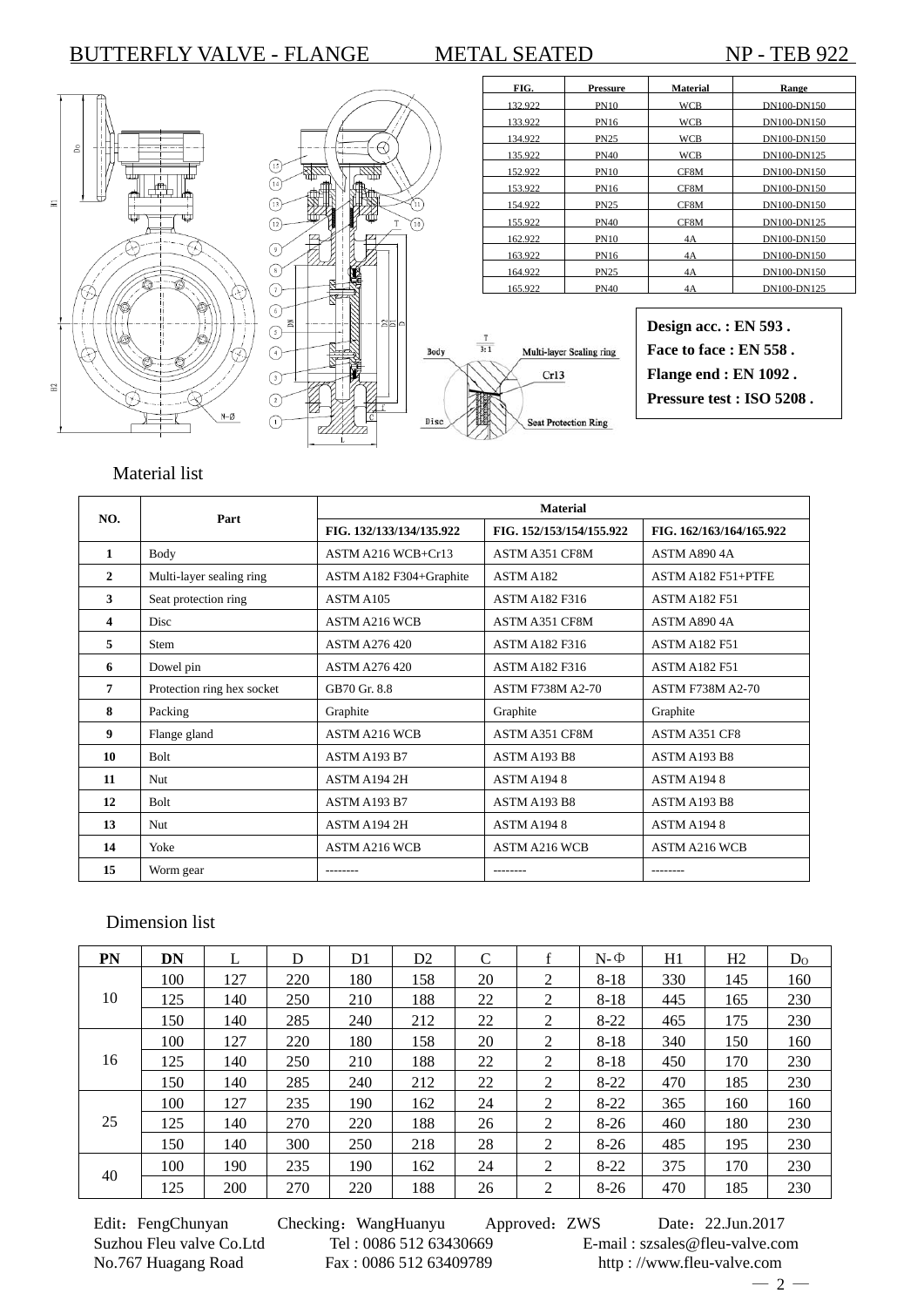





FIG. Pressure Material Range 132.922 PN10 WCB DN200-DN1200 152.922 PN10 CF8M DN200-DN1200 162.922 PN10 4A DN200-DN1200

### Material list

| NO.          | Part                             | <b>Material</b>         |                         |                         |  |  |  |  |
|--------------|----------------------------------|-------------------------|-------------------------|-------------------------|--|--|--|--|
|              |                                  | FIG. 132.922            | FIG. 152.922            | FIG. 162.922            |  |  |  |  |
| 1            | Lower bush                       | SS304                   | SS316                   | SS316                   |  |  |  |  |
| $\mathbf{2}$ | Retainer ring                    | <b>ASTM A182 F304</b>   | <b>ASTM A182 F304</b>   | <b>ASTM A182 F304</b>   |  |  |  |  |
| 3            | Sealing shim                     | Graphite                | Graphite                | Graphite                |  |  |  |  |
| 4            | Bottom cap hex socket screw      | GB70 Gr. 8.8            | <b>ASTM F738M A2-70</b> | <b>ASTM F738M A2-70</b> |  |  |  |  |
| 5            | Bottom cap                       | ASTM A105               | <b>ASTM A182 F316</b>   | <b>ASTM A182 F51</b>    |  |  |  |  |
| 6            | Body                             | ASTM A216 WCB+Cr13      | ASTM A351 CF8M          | ASTM A890 4A            |  |  |  |  |
| 7            | Multi-layer sealing ring         | ASTM A182 F304+Graphite | ASTM A182 F316+Graphite | ASTM A182 F51+PTFE      |  |  |  |  |
| 8            | Seat protection ring             | ASTM A105               | ASTM A182 F316          | <b>ASTM A182 F51</b>    |  |  |  |  |
| 9            | Disc                             | <b>ASTM A216 WCB</b>    | ASTM A351 CF8M          | ASTM A890 4A            |  |  |  |  |
| 10           | Stem                             | <b>ASTM A276 420</b>    | ASTM A182 F316          | <b>ASTM A182 F51</b>    |  |  |  |  |
| 11           | Dowel pin                        | <b>ASTM A276 420</b>    | ASTM A182 F316          | <b>ASTM A182 F51</b>    |  |  |  |  |
| 12           | Protection ring hex socket screw | GB70 Gr. 8.8            | <b>ASTM F738M A2-70</b> | <b>ASTM F738M A2-70</b> |  |  |  |  |
| 13           | Packing                          | Graphite                | Graphite                | Graphite                |  |  |  |  |
| 14           | Flange gland                     | <b>ASTM A216 WCB</b>    | ASTM A351 CF8M          | ASTM A351 CF8           |  |  |  |  |
| 15           | Lower bush                       | SS304                   | SS316                   | SS316                   |  |  |  |  |
| 16           | Bolt                             | ASTM A193 B7            | ASTM A193 B8            | ASTM A193 B8            |  |  |  |  |
| 17           | Nut                              | ASTM A194 2H            | ASTM A1948              | ASTM A1948              |  |  |  |  |
| 18           | Bolt                             | ASTM A193 B7            | ASTM A193 B8            | ASTM A193 B8            |  |  |  |  |
| 19           | Nut                              | ASTM A194 2H            | ASTM A1948              | ASTM A1948              |  |  |  |  |
| 20           | Yoke                             | <b>ASTM A216 WCB</b>    | <b>ASTM A216 WCB</b>    | <b>ASTM A216 WCB</b>    |  |  |  |  |
| 21           | Worm gear                        |                         |                         | --------                |  |  |  |  |

## Dimension list

| <b>PN</b> | <b>DN</b> | L   | D    | D1   | D <sub>2</sub> | C  | $\mathbf f$ | $N-\Phi$  | H1   | H2  | D <sub>0</sub> |
|-----------|-----------|-----|------|------|----------------|----|-------------|-----------|------|-----|----------------|
|           | 200       | 152 | 340  | 295  | 266            | 24 | 2           | $8 - 22$  | 495  | 230 | 230            |
|           | 250       | 165 | 395  | 350  | 319            | 26 | 2           | $12 - 22$ | 535  | 270 | 250            |
|           | 300       | 178 | 445  | 400  | 370            | 26 | 2           | $12 - 22$ | 620  | 310 | 300            |
|           | 350       | 190 | 505  | 460  | 429            | 26 | 2           | $16-22$   | 620  | 345 | 300            |
|           | 400       | 216 | 565  | 515  | 480            | 26 | 2           | $16-26$   | 700  | 370 | 320            |
|           | 450       | 222 | 615  | 565  | 532            | 28 | 2           | $20 - 26$ | 735  | 405 | 320            |
| 10        | 500       | 229 | 670  | 620  | 585            | 28 | 2           | $20 - 26$ | 800  | 440 | 350            |
|           | 600       | 267 | 780  | 725  | 685            | 34 | 2           | $20 - 30$ | 860  | 495 | 350            |
|           | 700       | 292 | 895  | 840  | 800            | 34 | 2           | $24 - 30$ | 980  | 530 | 400            |
|           | 800       | 318 | 1015 | 950  | 905            | 36 | 2           | $24 - 33$ | 1070 | 585 | 400            |
|           | 900       | 330 | 1115 | 1050 | 1005           | 38 | 2           | 28-33     | 1200 | 635 | 450            |
|           | 1000      | 410 | 1230 | 1160 | 1110           | 38 | 2           | 28-36     | 1330 | 715 | 500            |
|           |           |     |      |      |                |    |             |           |      |     |                |
|           | 1200      | 470 | 1455 | 1380 | 1330           | 44 | 2           | $32 - 39$ | 1420 | 815 | 500            |

Edit: FengChunyan Checking: WangHuanyu Approved: ZWS Date: 22.Jun.2017 Suzhou Fleu valve Co.Ltd Tel : 0086 512 63430669 E-mail : szsales@fleu-valve.com<br>No.767 Huagang Road Fax : 0086 512 63409789 http : //www.fleu-valve.com

http : //www.fleu-valve.com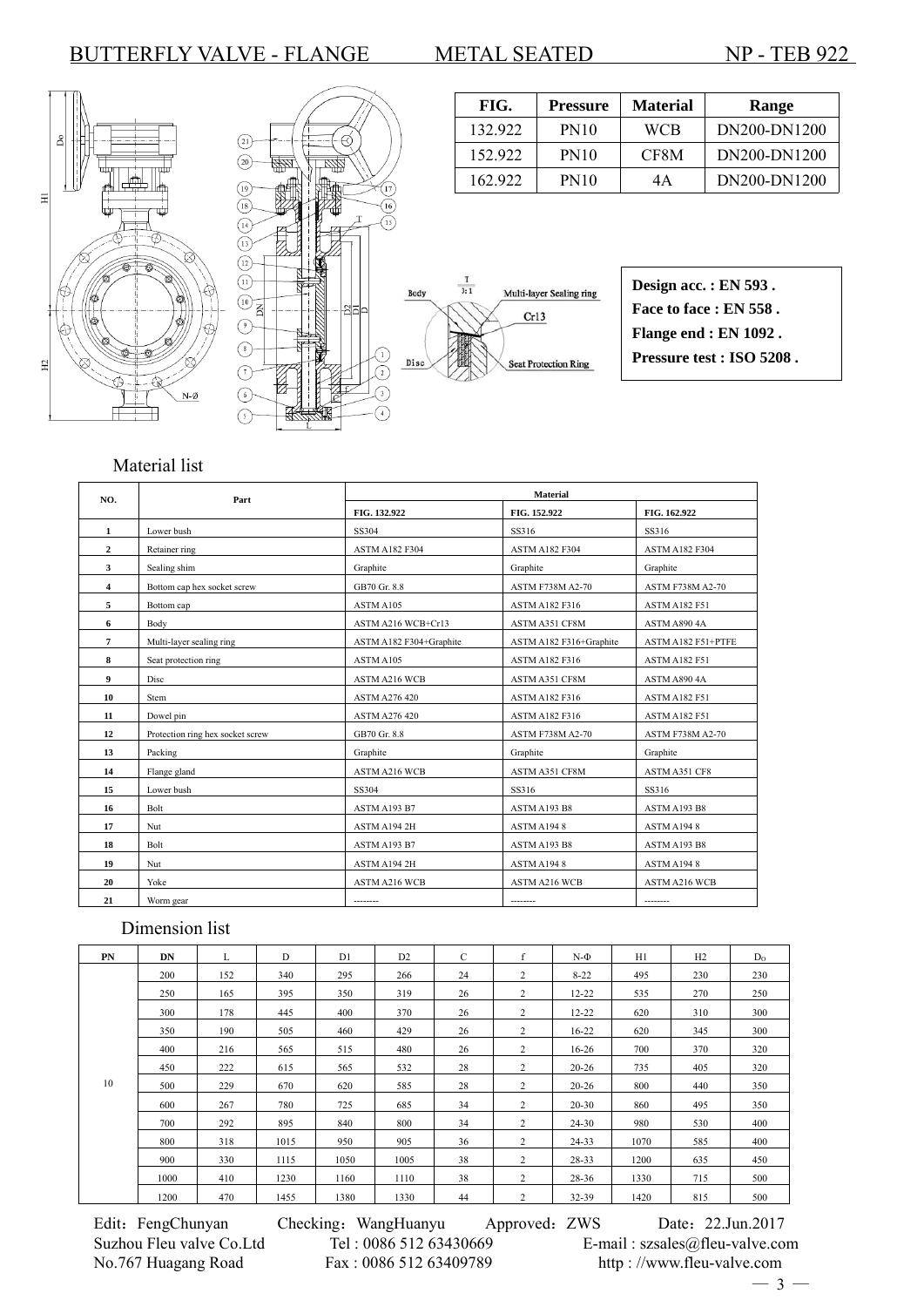





| 133.922 | <b>PN16</b> | WCB  | DN200-DN400  |
|---------|-------------|------|--------------|
| 135.922 | <b>PN40</b> | WCB  | <b>DN150</b> |
| 153.922 | <b>PN16</b> | CF8M | DN200-DN400  |
| 155.922 | PN40        | CF8M | DN150        |
| 163.922 | <b>PN16</b> | 4A   | DN200-DN400  |
| 165.922 | PN40        | 4A   | <b>DN150</b> |

FIG. Pressure Material Range

**Design acc. : EN 593 . Face to face : EN 558 . Flange end : EN 1092 . Pressure test : ISO 5208 .**

### Material list

| NO.            | Part                             | <b>Material</b>         |                         |                         |  |  |  |  |
|----------------|----------------------------------|-------------------------|-------------------------|-------------------------|--|--|--|--|
|                |                                  | FIG. 133.922 / 135.922  | FIG. 153.922 / 155.922  | FIG. 163.922 / 165.922  |  |  |  |  |
| 1              | Lower bush                       | SS304                   | SS316                   | SS316                   |  |  |  |  |
| $\overline{2}$ | Retainer ring                    | <b>ASTM A182 F304</b>   | <b>ASTM A182 F304</b>   | <b>ASTM A182 F304</b>   |  |  |  |  |
| 3              | Sealing shim                     | Graphite                | Graphite                | Graphite                |  |  |  |  |
| $\overline{4}$ | Bottom cap hex socket screw      | GB70 Gr. 8.8            | <b>ASTM F738M A2-70</b> | <b>ASTM F738M A2-70</b> |  |  |  |  |
| 5              | Bottom cap                       | ASTM A105               | <b>ASTM A182 F316</b>   | <b>ASTM A182 F51</b>    |  |  |  |  |
| 6              | Body                             | ASTM A216 WCB+Cr13      | ASTM A351 CF8M          | ASTM A890 4A            |  |  |  |  |
| $\overline{7}$ | Multi-layer sealing ring         | ASTM A182 F304+Graphite | ASTM A182 F316+Graphite | ASTM A182 F51+PTFE      |  |  |  |  |
| 8              | Seat protection ring             | ASTM A105               | <b>ASTM A182 F316</b>   | <b>ASTM A182 F51</b>    |  |  |  |  |
| 9              | Disc                             | <b>ASTM A216 WCB</b>    | ASTM A351 CF8M          | ASTM A890 4A            |  |  |  |  |
| 10             | Stem                             | <b>ASTM A276 420</b>    | <b>ASTM A182 F316</b>   | <b>ASTM A182 F51</b>    |  |  |  |  |
| 11             | Dowel pin                        | <b>ASTM A276 420</b>    | <b>ASTM A182 F316</b>   | <b>ASTM A182 F51</b>    |  |  |  |  |
| 12             | Protection ring hex socket screw | GB70 Gr. 8.8            | <b>ASTM F738M A2-70</b> | <b>ASTM F738M A2-70</b> |  |  |  |  |
| 13             | Packing                          | Graphite                | Graphite                | Graphite                |  |  |  |  |
| 14             | Flange gland                     | <b>ASTM A216 WCB</b>    | ASTM A351 CF8M          | ASTM A351 CF8           |  |  |  |  |
| 15             | Lower bush                       | SS304                   | SS316                   | SS316                   |  |  |  |  |
| 16             | Bolt                             | ASTM A193 B7            | ASTM A193 B8            | ASTM A193 B8            |  |  |  |  |
| 17             | <b>Nut</b>                       | ASTM A194 2H            | ASTM A1948              | ASTM A1948              |  |  |  |  |
| 18             | <b>Bolt</b>                      | ASTM A193 B7            | ASTM A193 B8            | ASTM A193 B8            |  |  |  |  |
| 19             | Nut                              | ASTM A194 2H            | ASTM A1948              | ASTM A1948              |  |  |  |  |
| 20             | Yoke                             | <b>ASTM A216 WCB</b>    | <b>ASTM A216 WCB</b>    | <b>ASTM A216 WCB</b>    |  |  |  |  |
| 21             | Worm gear                        | --------                | ---------               | --------                |  |  |  |  |

### Dimension list

| PN | DN  | L   | D   | D1  | D <sub>2</sub> | C  |                | $N-\Phi$  | H1  | H2  | $D_{O}$ |
|----|-----|-----|-----|-----|----------------|----|----------------|-----------|-----|-----|---------|
|    | 200 | 152 | 340 | 295 | 268            | 24 | 2              | $12 - 22$ | 515 | 230 | 250     |
|    | 250 | 165 | 405 | 355 | 320            | 26 | 2              | $12 - 26$ | 550 | 275 | 280     |
| 16 | 300 | 178 | 460 | 410 | 378            | 28 | $\overline{c}$ | $12 - 26$ | 640 | 310 | 320     |
|    | 350 | 190 | 520 | 470 | 428            | 30 | 2              | $16-26$   | 670 | 350 | 320     |
|    | 400 | 216 | 580 | 525 | 490            | 32 | 2              | $16 - 30$ | 730 | 375 | 320     |
| 40 | 150 | 210 | 300 | 250 | 218            | 28 | $\overline{c}$ | $8-26$    | 485 | 215 | 250     |

Suzhou Fleu valve Co.Ltd Tel : 0086 512 63430669 E-mail : szsales@fleu-valve.com<br>No.767 Huagang Road Fax : 0086 512 63409789 http : //www.fleu-valve.com

Edit: FengChunyan Checking: WangHuanyu Approved: ZWS Date: 22.Jun.2017 http : //www.fleu-valve.com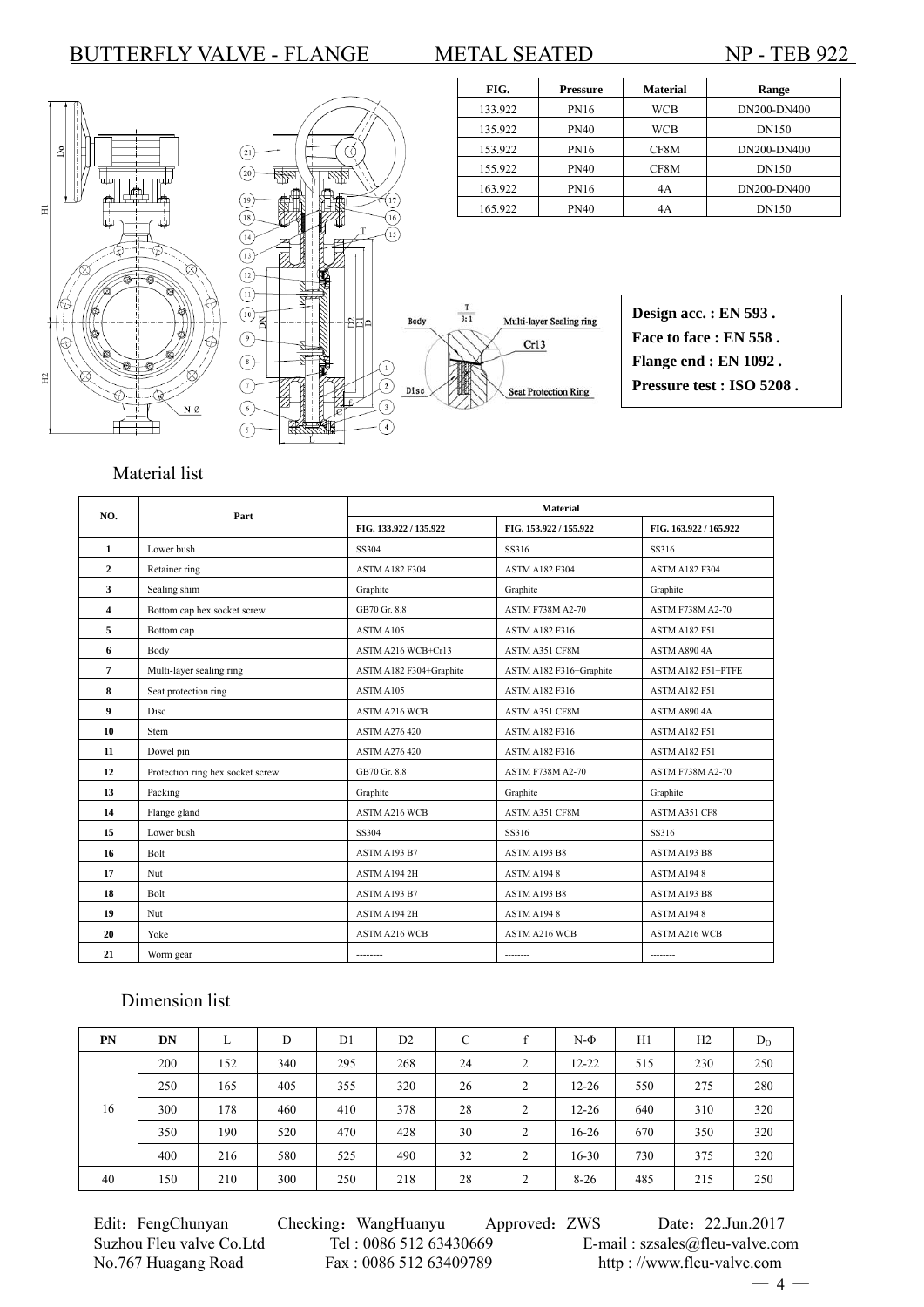

| FIG.    | Pressure    | <b>Material</b> | Range        |
|---------|-------------|-----------------|--------------|
| 133.922 | <b>PN16</b> | WCB             | DN450-DN1200 |
| 153.922 | <b>PN16</b> | CF8M            | DN450-DN1200 |
| 163.922 | <b>PN16</b> | 4Α              | DN450-DN1200 |



| Design acc.: EN 593.      |
|---------------------------|
| Face to face : EN 558.    |
| Flange end : EN 1092.     |
| Pressure test : ISO 5208. |

# Material list

| NO.          | Part                             | Material                |                         |                         |  |  |  |  |
|--------------|----------------------------------|-------------------------|-------------------------|-------------------------|--|--|--|--|
|              |                                  | FIG. 133.922            | FIG. 153.922            | FIG. 163.922            |  |  |  |  |
| 1            | Lower bush                       | SS304                   | SS316                   | SS316                   |  |  |  |  |
| $\mathbf{2}$ | Retainer ring                    | <b>ASTM A182 F304</b>   | <b>ASTM A182 F304</b>   | <b>ASTM A182 F304</b>   |  |  |  |  |
| 3            | Sealing shim                     | Graphite                | Graphite                | Graphite                |  |  |  |  |
| 4            | Bottom cap hex socket screw      | GB70 Gr. 8.8            | <b>ASTM F738M A2-70</b> | <b>ASTM F738M A2-70</b> |  |  |  |  |
| 5            | Bottom cap                       | ASTM A105               | <b>ASTM A182 F316</b>   | <b>ASTM A182 F51</b>    |  |  |  |  |
| 6            | Body                             | ASTM A216 WCB+Cr13      | ASTM A351 CF8M          | ASTM A890 4A            |  |  |  |  |
| 7            | Multi-layer sealing ring         | ASTM A182 F304+Graphite | ASTM A182 F316+Graphite | ASTM A182 F51+PTFE      |  |  |  |  |
| 8            | Seat protection ring             | ASTM A105               | <b>ASTM A182 F316</b>   | <b>ASTM A182 F51</b>    |  |  |  |  |
| 9            | Disc                             | <b>ASTM A216 WCB</b>    | ASTM A351 CF8M          | ASTM A890 4A            |  |  |  |  |
| 10           | Stem                             | <b>ASTM A276 420</b>    | <b>ASTM A182 F316</b>   | <b>ASTM A182 F51</b>    |  |  |  |  |
| 11           | Dowel pin                        | <b>ASTM A276 420</b>    | <b>ASTM A182 F316</b>   | <b>ASTM A182 F51</b>    |  |  |  |  |
| 12           | Protection ring hex socket screw | GB70 Gr. 8.8            | <b>ASTM F738M A2-70</b> | <b>ASTM F738M A2-70</b> |  |  |  |  |
| 13           | Packing                          | Graphite                | Graphite                | Graphite                |  |  |  |  |
| 14           | Flange gland                     | <b>ASTM A216 WCB</b>    | ASTM A351 CF8M          | <b>ASTM A351 CF8</b>    |  |  |  |  |
| 15           | Lower bush                       | SS304                   | SS316                   | SS316                   |  |  |  |  |
| 16           | Bolt                             | ASTM A193 B7            | ASTM A193 B8            | ASTM A193 B8            |  |  |  |  |
| 17           | Nut                              | ASTM A194 2H            | ASTM A1948              | ASTM A1948              |  |  |  |  |
| 18           | <b>Bolt</b>                      | ASTM A193 B7            | ASTM A193 B8            | ASTM A193 B8            |  |  |  |  |
| 19           | Nut                              | ASTM A194 2H            | ASTM A1948              | ASTM A1948              |  |  |  |  |
| 20           | Yoke                             | <b>ASTM A216 WCB</b>    | <b>ASTM A216 WCB</b>    | <b>ASTM A216 WCB</b>    |  |  |  |  |
| 21           | Worm gear                        | --------                | --------                | --------                |  |  |  |  |

# Dimension list

| PN | DN   | L   | D    | D1   | D <sub>2</sub> | C  |                | $N1-\Phi$ | $N2-M$   | $N1+N2$ | H1   | H2  | D <sub>0</sub> |
|----|------|-----|------|------|----------------|----|----------------|-----------|----------|---------|------|-----|----------------|
|    | 450  | 222 | 640  | 585  | 550            | 40 | $\overline{2}$ | $16 - 30$ | $4 - 27$ | 20      | 780  | 405 | 320            |
|    | 500  | 229 | 715  | 650  | 610            | 44 | 2              | $16 - 33$ | $4 - 30$ | 20      | 840  | 440 | 350            |
|    | 600  | 267 | 840  | 770  | 725            | 54 | $\overline{2}$ | $16-36$   | $4 - 33$ | 20      | 900  | 495 | 350            |
|    | 700  | 292 | 910  | 840  | 795            | 42 | $\overline{2}$ | $20 - 36$ | $4 - 33$ | 24      | 940  | 530 | 450            |
| 16 | 800  | 318 | 1025 | 950  | 900            | 42 | $\overline{2}$ | 20-39     | $4 - 36$ | 24      | 1035 | 585 | 450            |
|    | 900  | 330 | 1125 | 1050 | 1000           | 44 | $\overline{2}$ | 24-39     | $4 - 36$ | 28      | 1130 | 635 | 500            |
|    | 1000 | 410 | 1255 | 1170 | 1115           | 46 | $\overline{2}$ | 24-42     | $4 - 39$ | 28      | 1220 | 715 | 500            |
|    | 1200 | 470 | 1485 | 1390 | 1330           | 52 | 2              | 28-48     | $4 - 45$ | 32      | 1295 | 815 | 500            |

Edit: FengChunyan Checking: WangHuanyu Approved: ZWS Date: 22.Jun.2017 Suzhou Fleu valve Co.Ltd Tel : 0086 512 63430669 E-mail : szsales@fleu-valve.com<br>No.767 Huagang Road Fax : 0086 512 63409789 http : //www.fleu-valve.com http : //www.fleu-valve.com  $-5-$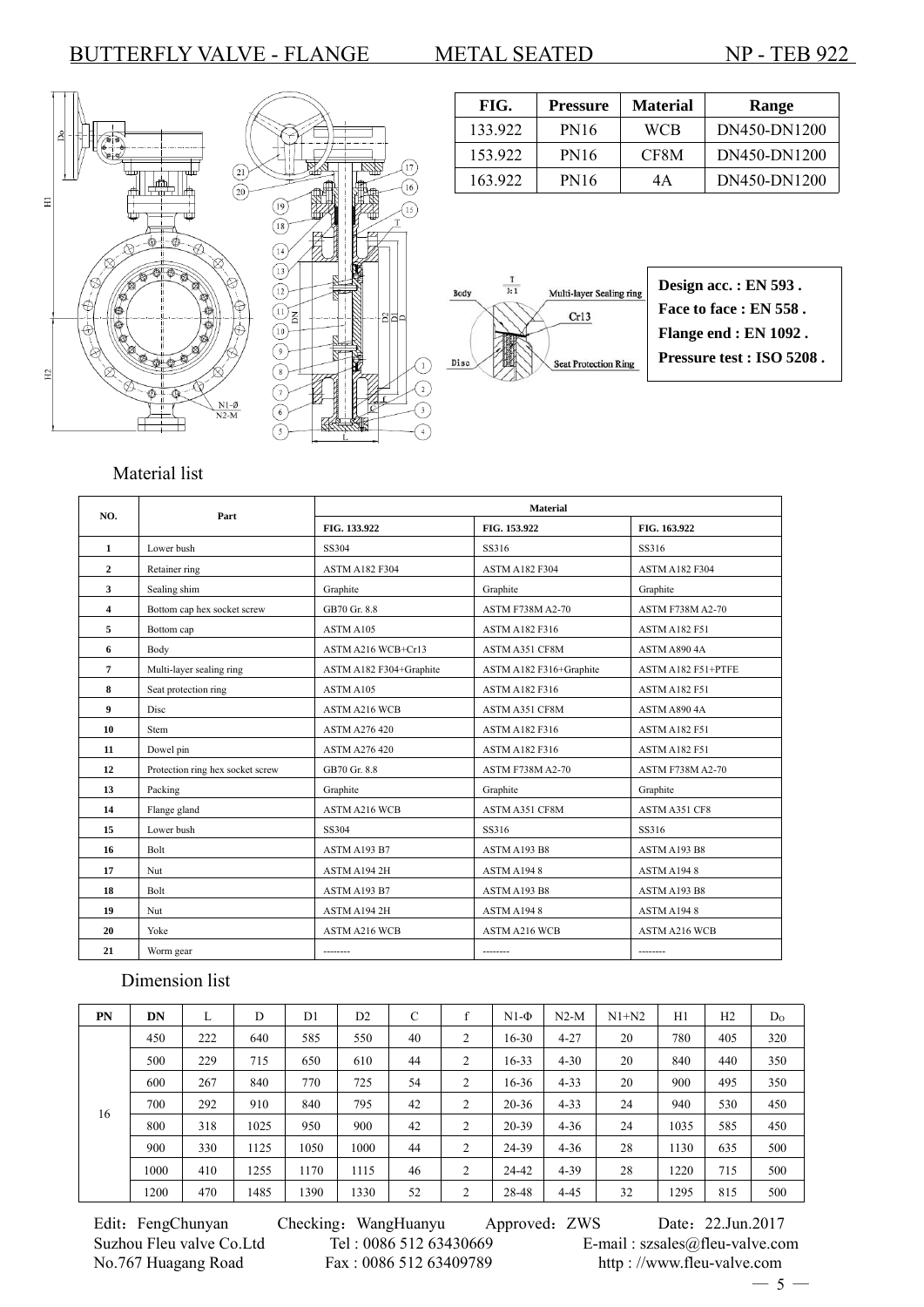



| FIG.    | Pressure    | <b>Material</b> | Range        |
|---------|-------------|-----------------|--------------|
| 134.922 | <b>PN25</b> | WCB             | DN200-DN1200 |
| 154.922 | <b>PN25</b> | CF8M            | DN200-DN1200 |
| 164.922 | <b>PN25</b> | 4A              | DN200-DN1200 |



# Material list

| NO.            | Part                             | <b>Material</b>         |                         |                         |  |  |  |  |
|----------------|----------------------------------|-------------------------|-------------------------|-------------------------|--|--|--|--|
|                |                                  | FIG. 134.922            | FIG. 154.922            | FIG. 164.922            |  |  |  |  |
| 1              | Lower bush                       | SS304                   | SS316                   | SS316                   |  |  |  |  |
| $\overline{2}$ | Retainer ring                    | <b>ASTM A182 F304</b>   | <b>ASTM A182 F304</b>   | <b>ASTM A182 F304</b>   |  |  |  |  |
| 3              | Sealing shim                     | Graphite                | Graphite                | Graphite                |  |  |  |  |
| 4              | Bottom cap hex socket screw      | GB70 Gr. 8.8            | <b>ASTM F738M A2-70</b> | <b>ASTM F738M A2-70</b> |  |  |  |  |
| 5              | Bottom cap                       | ASTM A105               | <b>ASTM A182 F316</b>   | <b>ASTM A182 F51</b>    |  |  |  |  |
| 6              | Body                             | ASTM A216 WCB+Cr13      | ASTM A351 CF8M          | ASTM A890 4A            |  |  |  |  |
| 7              | Multi-layer sealing ring         | ASTM A182 F304+Graphite | ASTM A182 F316+Graphite | ASTM A182 F51+PTFE      |  |  |  |  |
| 8              | Seat protection ring             | ASTM A105               | ASTM A182 F316          | <b>ASTM A182 F51</b>    |  |  |  |  |
| 9              | Disc                             | <b>ASTM A216 WCB</b>    | ASTM A351 CF8M          | ASTM A890 4A            |  |  |  |  |
| 10             | Stem                             | <b>ASTM A276 420</b>    | <b>ASTM A182 F316</b>   | ASTM A182 F51           |  |  |  |  |
| 11             | Dowel pin                        | <b>ASTM A276 420</b>    | <b>ASTM A182 F316</b>   | <b>ASTM A182 F51</b>    |  |  |  |  |
| 12             | Protection ring hex socket screw | GB70 Gr. 8.8            | <b>ASTM F738M A2-70</b> | <b>ASTM F738M A2-70</b> |  |  |  |  |
| 13             | Packing                          | Graphite                | Graphite                | Graphite                |  |  |  |  |
| 14             | Flange gland                     | <b>ASTM A216 WCB</b>    | ASTM A351 CF8M          | ASTM A351 CF8           |  |  |  |  |
| 15             | Lower bush                       | SS304                   | SS316                   | SS316                   |  |  |  |  |
| 16             | Bolt                             | ASTM A193 B7            | ASTM A193 B8            | ASTM A193 B8            |  |  |  |  |
| 17             | Nut                              | ASTM A194 2H            | ASTM A1948              | ASTM A1948              |  |  |  |  |
| 18             | Bolt                             | ASTM A193 B7            | ASTM A193 B8            | ASTM A193 B8            |  |  |  |  |
| 19             | Nut                              | ASTM A194 2H            | ASTM A1948              | ASTM A1948              |  |  |  |  |
| 20             | Yoke                             | <b>ASTM A216 WCB</b>    | <b>ASTM A216 WCB</b>    | <b>ASTM A216 WCB</b>    |  |  |  |  |
| 21             | Worm gear                        | --------                | --------                | --------                |  |  |  |  |

### Dimension list

| PN | DN   | L   | D    | D <sub>1</sub> | D2   | C  | f | $N1-\Phi$ | $N2-M$   | $N1+N2$ | H1   | H2  | D <sub>0</sub> |
|----|------|-----|------|----------------|------|----|---|-----------|----------|---------|------|-----|----------------|
|    | 200  | 152 | 360  | 310            | 278  | 30 | 2 | $8 - 26$  | $4 - 24$ | 12      | 525  | 245 | 280            |
|    | 250  | 165 | 425  | 370            | 335  | 32 | 2 | $8 - 30$  | $4 - 27$ | 12      | 585  | 275 | 320            |
|    | 300  | 178 | 485  | 430            | 395  | 34 | 2 | $12 - 30$ | $4 - 27$ | 16      | 635  | 310 | 320            |
|    | 350  | 190 | 555  | 490            | 450  | 38 | 2 | 12-33     | $4 - 30$ | 16      | 680  | 350 | 320            |
|    | 400  | 216 | 620  | 550            | 505  | 40 | 2 | $12 - 36$ | $4 - 33$ | 16      | 745  | 405 | 350            |
|    | 450  | 222 | 670  | 600            | 555  | 46 | 2 | 16-36     | $4 - 33$ | 20      | 775  | 415 | 350            |
| 25 | 500  | 229 | 730  | 660            | 615  | 48 | 2 | $16 - 36$ | $4 - 33$ | 20      | 820  | 450 | 400            |
|    | 600  | 267 | 845  | 770            | 720  | 58 | 2 | 16-39     | $4 - 36$ | 20      | 880  | 505 | 400            |
|    | 700  | 292 | 960  | 875            | 820  | 50 | 2 | $20 - 42$ | $4 - 39$ | 24      | 990  | 530 | 450            |
|    | 800  | 318 | 1085 | 990            | 930  | 54 | 2 | 20-48     | $4 - 45$ | 24      | 1080 | 585 | 450            |
|    | 900  | 330 | 1185 | 1090           | 1030 | 58 | 2 | 24-48     | $4 - 45$ | 28      | 1210 | 635 | 500            |
|    | 1000 | 410 | 1320 | 1210           | 1140 | 62 | 2 | 24-56     | $4 - 52$ | 28      | 1300 | 715 | 500            |
|    | 1200 | 470 | 1530 | 1420           | 1350 | 70 | 2 | 28-56     | $4 - 52$ | 32      | 1435 | 815 | 500            |

Edit: FengChunyan Checking: WangHuanyu Approved: ZWS Date: 22.Jun.2017

Suzhou Fleu valve Co.Ltd Tel : 0086 512 63430669 E-mail : szsales@fleu-valve.com<br>No.767 Huagang Road Fax : 0086 512 63409789 http : //www.fleu-valve.com http : //www.fleu-valve.com